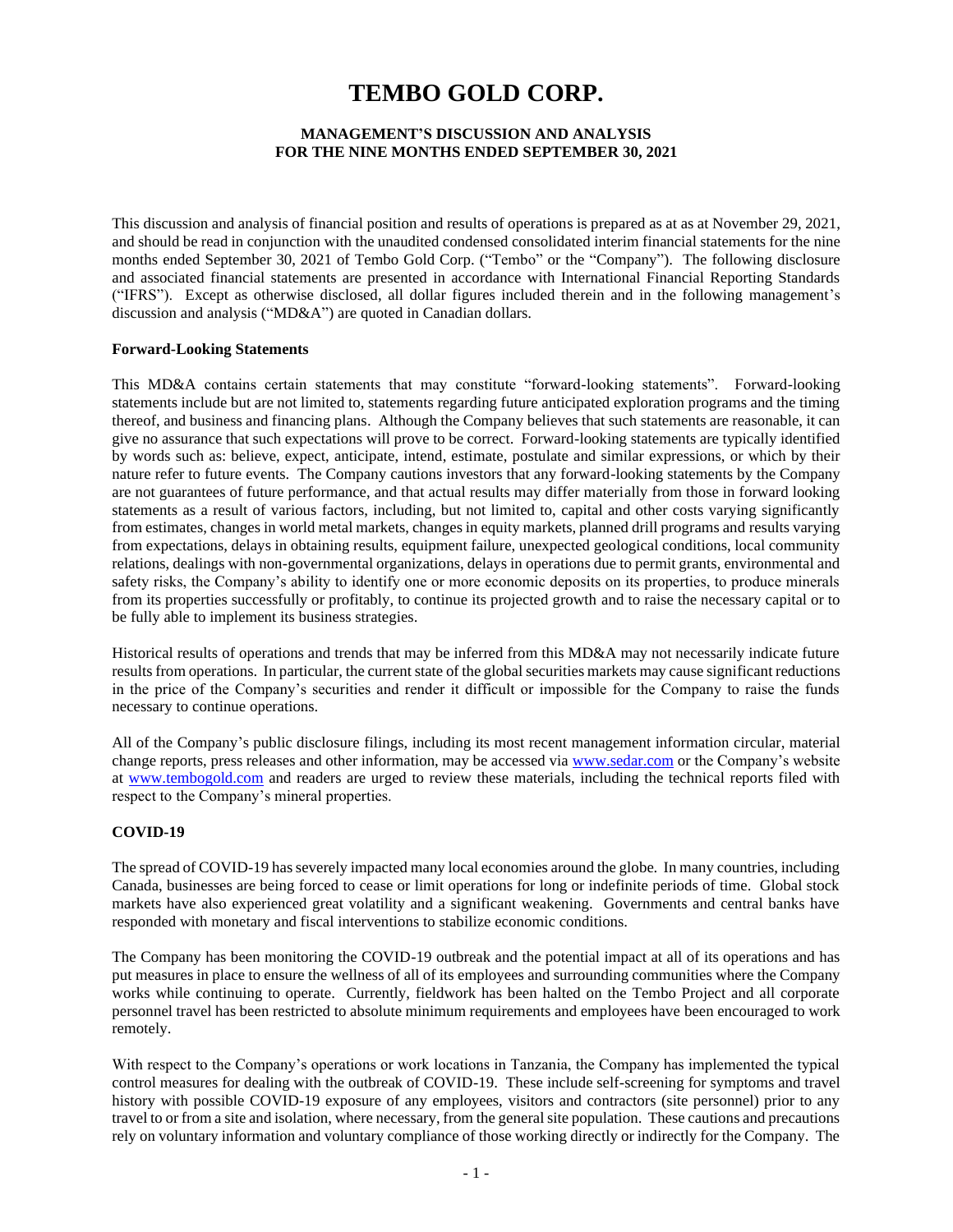Company expects that procedures will continue to evolve according to the World Health Organization and Center for Disease Control guidelines as more becomes known about the virus.

## **Company Overview**

Tembo is a junior mineral development company conducting activities in the East African country of Tanzania. The Company's principal business activity is the acquisition, exploration and development of mineral properties. The principal area is located in the Lake Victoria goldfield where extensive surface exploration has been carried out on the Tembo Project. The Company has not yet determined whether these properties contain economically recoverable ore reserves and Tembo is therefore still an exploration stage company.

The Company's main asset is the Tembo gold property (the "Tembo Project"). Due to a lack of funding over recent years the Company was constrained to making property payments, maintaining its prospecting licenses and license applications, maintaining its corporate standing in Tanzania and Canada, maintaining its exploration field base, and conducting limited exploration activities on the Tembo Project. As a consequence, in fiscal 2016 management recorded an impairment of \$20,000,000.

Through its local subsidiary and local companies with whom Tembo has agreements, the Company expanded the original 111km<sup>2</sup>, which formed its original licence area, by an additional contiguous  $\sim 60 \text{km}^2$  in new licence area. The project area now consists of seven licences that have been granted. The total area will comprise 174.4km<sup>2</sup>. All licences are held through a wholly owned Tembo subsidiary. The licences have a nine-year tenure from date of grant through the original grant and two periods of renewal.

No work has been carried out on the new areas and Tembo will assess their prospectivity and elect whether to retain or relinquish them. The recommencement of drilling, exploration and development awaits further financing. See "Follow Up Drilling Program and Future Strategy".

The Company is currently a reporting issuer in British Columbia, Alberta and Ontario. The Company's shares trade on the TSX Venture Exchange ("TSXV") under the symbol "TEM" and on the Frankfurt Exchange under the symbol "T23". The Company's principal office is located at #1305 - 1090 West Georgia Street, Vancouver, British Columbia.

## **Board of Directors and Management**

As of the date of this MD&A the Company's board of directors and officers are as follows:

| David Scott     | - Director, President and Chief Executive Officer ("CEO")                            |
|-----------------|--------------------------------------------------------------------------------------|
| Simon Benstead  | - Director, Chief Financial Officer ("CFO") and Vice-President Corporate Development |
| Marc Cernovitch | - Director                                                                           |
| Frank Hogel     | - Director                                                                           |
| Nick DeMare     | - Corporate Secretary                                                                |

## **Exploration Activities**

The Company's main asset is the Tembo Project located in northwest Tanzania. The Company's associates with whom Tembo has acquisition agreements are the sole holders. The main Tembo project area is located directly northwest of and adjacent to Barrick Gold's Bulyanhulu Mine.

The Tembo Project is situated in the Lake Victoria goldfield in the prospective geological terrane of the Sukumaland greenstone belt, an Archean age succession of volcanic and sedimentary rocks that have been intruded by a variety of Archean granitic plutons as well as younger dolerite dykes and possible kimberlite intrusions. The geology that is host to Barrick's Bulyanhulu Mine trends directly into the Tembo Project area, including the main structure on which the Reef 1 and Reef 0 orebodies are developed.

On August 31, 2012, a NI 43-101 technical report on the Tembo Project, effective date July 31, 2012 (the "Technical Report"), was filed on SEDAR and is available for viewing under Tembo's profile on [www.sedar.com.](http://www.sedar.com/) This report is to be updated in early 2022.

The Technical Report recommended that a staged gold focused exploration program consisting of trenching, mapping and drilling be implemented in order to test the Ngula 1 target and the numerous other gold anomalous zones on the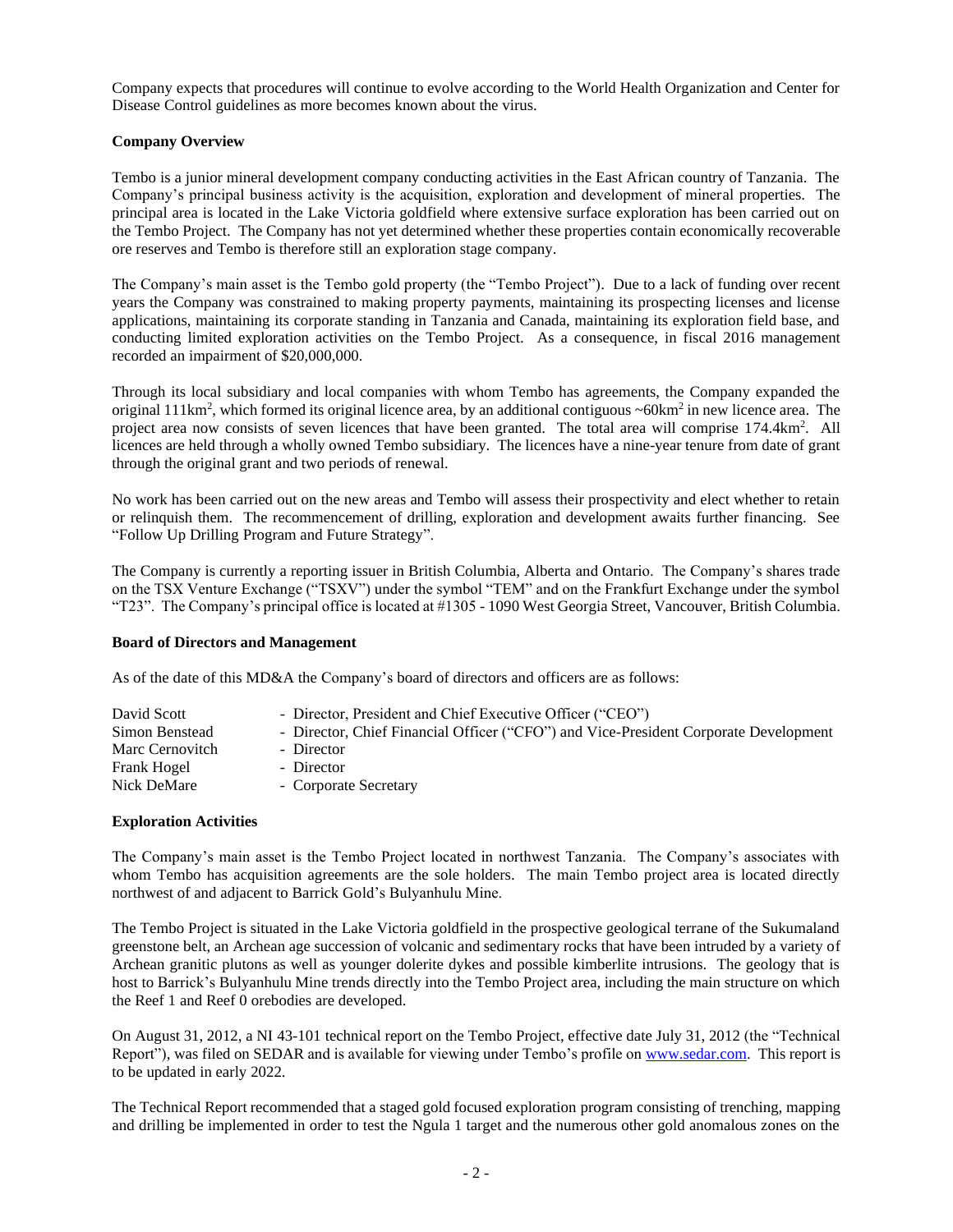property. This remains Tembo's goal with future positive drilling results determining further expanded drilling programs. At the end of 2012, the Company suspended drilling pending new financing being secured. During the fourth quarter of 2013 new financing of \$8,500,000 was secured and diamond drilling was resumed in December 2013. The 2014 drilling program, including all corporate expenses, was planned to cost US \$4,200,000 and comprise 7,000 meters of diamond drilling.

Prior to 2009, high resolution airborne magnetics, extensive percussion rotary air blast drilling ("RAB") drilling and surface soil sampling, mapping, and limited reverse circulation "RC" and diamond drilling "DD" was conducted and resulted in the definition of a number of target areas. During 2011 the earlier work was followed up by a light detection and ranging "LiDAR" survey and field mapping which provided a high-resolution colour ortho-photograph and an accurate digital elevation model allowing the location and extent of artisanal mining, both current and historical, to be determined and mapped. The historical work and the follow up allowed the targets to be confirmed and refined and on this, an extensive targeted drilling program was designed on seven targets (Ngula 1, Ngula 2, Nyakagwe East, Nyakagwe Village, Buly, Mgusu, Iyenze).

During Q4/2020 the Company signed a cooperation agreement with GoldSpot Discoveries Corp. ("Goldspot"). In terms of this agreement GoldSpot applied the experience and knowledge of their team of multidisciplinary geoscientists and data scientists and artificial intelligence computing technology to re-interpret all available data within the Tembo licences and the goldfield area in proximity to the Tembo Project. GoldSpot has provided a final report and following the re-interpretation and study recommended favourable new targets and proposed follow-up work programs. To date these studies have identified and prioritised 54 targets and exploration planning of the existing and the new targets is underway.

No exploration activities have been undertaken since 2015 pending financing. Strategically the Company has resolved that the future course of action should include further drilling to lead to resource modeling. This in-fill drilling will focus on areas that returned good results in the first two phases and is aimed to provide structural information to assist planning of drill holes and is expected to commence in Q4/2021.

# *Tembo Project Drilling*

An initial phased drilling program was designed for the project comprising approximately 115 DD holes (27,500 meters) and 470 RC holes (60,000 meters). RC and DD commenced on Ngula 1 in January 2012, and a total of 196 holes were drilled on the targets to the end of 2012. Further drilling was conducted during 2014, the last field activity, and to date 42,849m has been completed, 81 DD holes totaling 21,937m, and 121 RC holes totaling 20,912m.

Due to market financing constraints, the drilling is undertaken in focused phases as available funding allows. All drill cores are oriented using either a Reflex instrument or an orientation tool to facilitate structural logging and analysis.

Preliminary indications are that mineralization is associated with steep dipping shear structures hosting quartz veins, sulphides and associated alteration along three dominant structural directions, northwest-southeast, northeastsouthwest and east-west.

All drill results may be found on the Company's website at [www.tembogold.com](http://www.tembogold.com/) and in Company News Releases.

## *Ngula 1*

To date 35 DD holes totaling 9,107m and 41 RC drill holes totaling 7,623m have been completed at Ngula 1 along a strike of approximately 600m. During the 2012 drilling campaign seventy-five holes were drilled at Ngula 1, with 34 DD and 41 RC holes completed, totaling 7,953 meters and 7,623 meters respectively. Drilling commenced again in late December 2013 at Ngula 1 and borehole TDD0041 was deepened to its final depth of 507.0 meters. Two additional holes were drilled at Ngula 1 during Q1/2014.

The initial drilling targeted a southern and northern dominant set of east-west structures, identified by artisanal workings and a coincident magnetic lineament, at a vertical depth of 50 meters and 100 meters. All holes were extended to between 200 meters and 300 meters in order to intersect an interpreted second east-west structure and test for potential deeper sub-parallel structures. The drill holes were inclined at -60° either to the north or south to intersect these near vertical structures.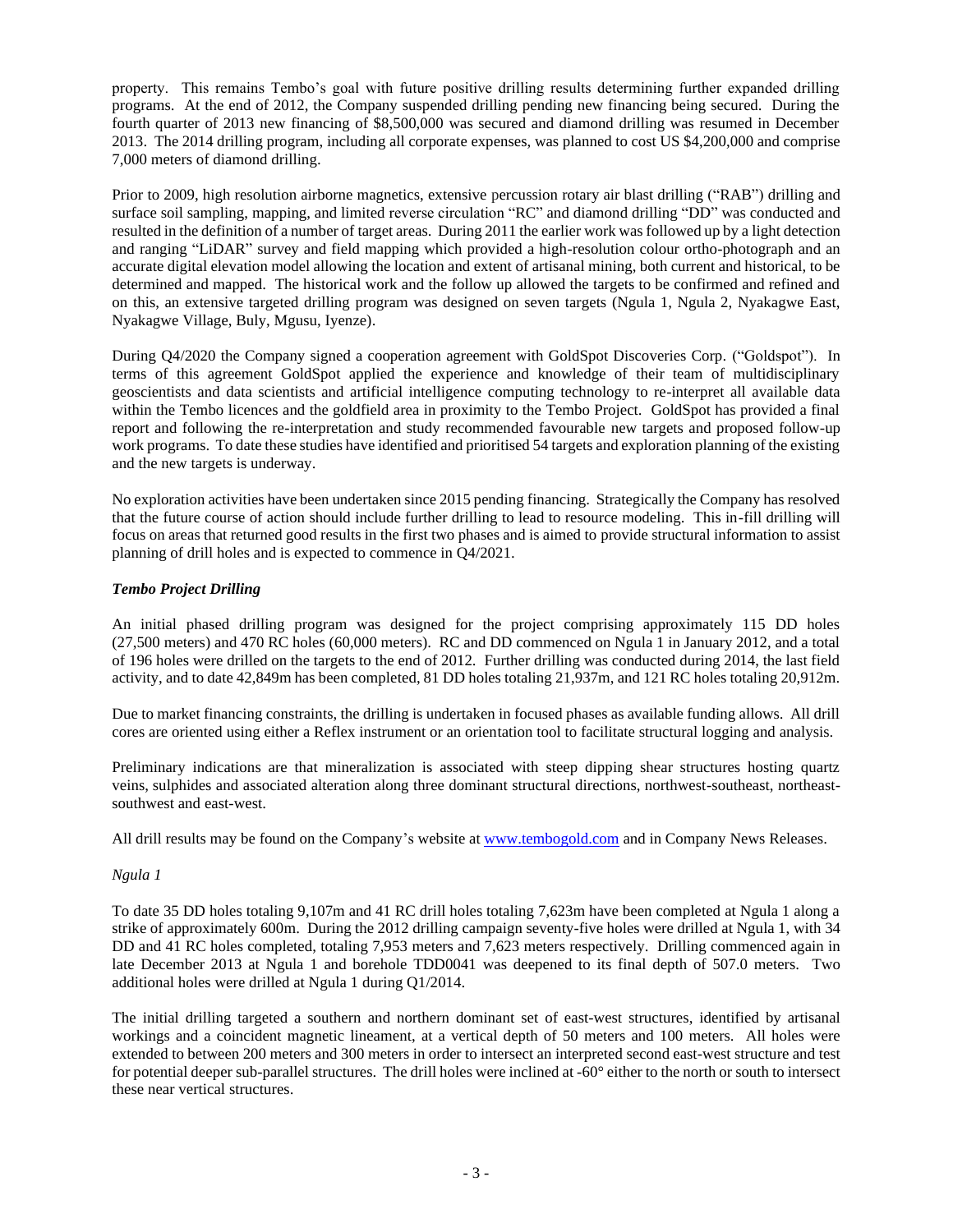A drill program to follow up zones where wide widths with good grades were encountered in earlier drilling phases is planned to commence Q4/2021. This is designed to provide more detailed structural and grade distribution information so that resource drilling can be undertaken. A total of 1,400m is planned.

## *Nyakagwe East*

Nyakagwe East is characterized by extensive artisanal mining with numerous shafts in excess of 20 meters in depth accessing a number of northwest striking quartz vein shears. Historic DD and RC programs returned significant gold intersections from at least two sub-parallel, northwest-southeast trending mineralized zones, each consisting of multiple structures. Twenty-three diamond drill holes (6,924m) and 20 RC drill holes (2,238m) have been completed to date.

In the Phase 1 program, the diamond drill holes targeted an extensive area of artisanal mining along a northern and southern set of structures, both of which were previously drilled in 2008. The reverse circulation holes targeted the east and west projected extensions where there were no artisanal workings. The drilling identified up to 1,000 meters of potentially mineralized strike length. The mineralization along the northern structure on which the drilling focused appears to be open to the west (entering the Mgusu target area) and to the east (where RC drilling has been hampered by the presence of deep black cotton soils). The latter will be tested by means of diamond drilling during the dry season during a future phase of drilling. All diamond drill holes encountered gold mineralization along a principle structure with multiple gold bearing structures identified in several holes at depth.

Follow up drilling was conducted in the 2014 drilling campaign and included in-fill drilling and deeper step-back boreholes testing lateral and vertical continuity and tenor of mineralization. A total of 3,178 meters comprising 13 DD holes were completed in the 2014 drilling program. Drilling has been suspended pending exploration funding. Follow-up drilling would comprise in-fill drilling of previous good results to allow resource definition. This will commence in Q4/2021 and a total of 1,150m is planned.

## *Nyakagwe Village*

The potential of the Nyakagwe Village target was initially indicated in 2011 by a new artisanal mining operation located immediately to the east of the village in a corn land, exploiting a previously unknown east-west trending set of south dipping quartz veins. Within a year a large number of shafts were sunk by the miners to access these highgrade, shear-hosted veins. Subsequently a large open pit was excavated to facilitate easier and deeper access. Mining by artisanal miners has subsequently stopped due to excessive water ingress.

To date fifteen DD holes (2,916m) and 11 RC holes (1,315m) have been completed.

Significantly, the diamond drilling has intersected gold mineralization in the east-west structures along a 600m strike as well as identified a previously unknown northeast trending mineralized zone associated with a 1.8 kilometer long magnetic lineament which trends through other small artisanal workings. The mineralization along the east-west structure is open ended in all directions. The shallow wide zones of mineralization encountered are interpreted where the east-west structures intersect the northeast structure. The RC drilling was drilled as a fence line to the north of the main east-west trending mineralized structure.

The high grades intersected are associated with quartz veining and associated abundant pyrite mineralization. Further drilling is planned in the second half of 2021 to test the extensions to the known mineralization along strike and down dip on the east-west and northeast structures and to close up the spacing in order to define a primary resource.

A total of 2,000m of diamond drilling is planned for the Q1/2022 campaign.

## *Buly Trend/Iyenze/Ngula 2*

The Buly/Iyenze target area was historically defined by scattered elevated gold grades in soil sampling and RC drilling. Abandoned artisanal workings are present within the target area. These targets are on the boundary of the Bulyanhulu Gold Mine license area and may be an extension of the prospective geology.

To date, a total of 16 RC scout holes (3,001 meters) have been drilled into the Iyenze structure, covering some 1,500 meters of strike on lines spaced at 200 meters intervals. No significant intersections were achieved and drilling was halted to focus on other higher potential targets.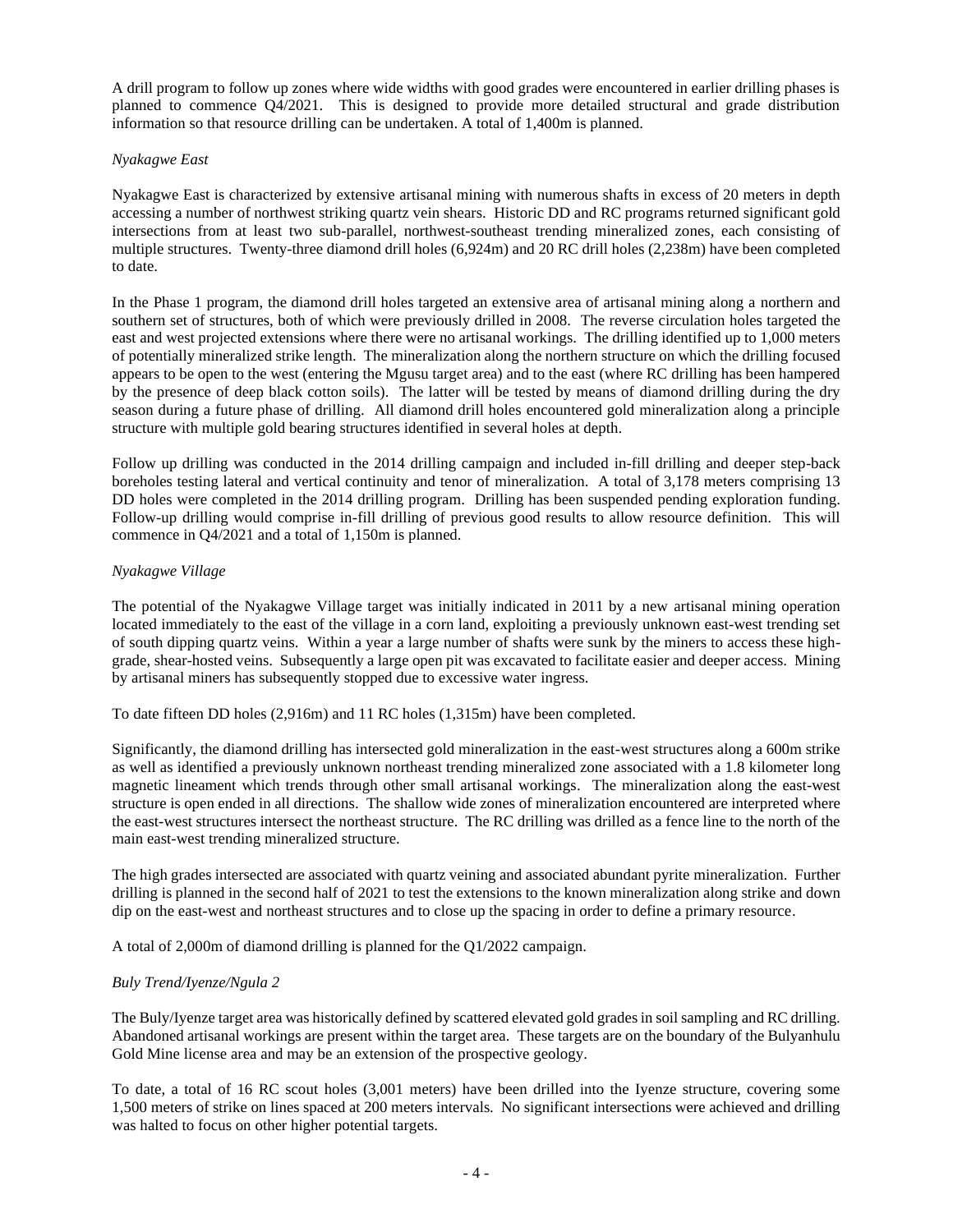The first borehole to be drilled by the Company along the Buly Trend (TDD0001) commenced in Q1/2014 and was completed at 305 meters during Q2/2014. A broad zone of intense shearing was intersected which locally contained abundant quartz veining but little mineralization evidenced by minor disseminated sulphide containing low levels of gold.

At Ngula 2 surface geological mapping and a review of the artisanal mining indicate the possibility of more than one trend, including the northwestern extension of the Buly Trend. An initial four diamond holes were completed (1,195 meters) but returned no significant results. An induced polarization geophysical survey was conducted in Q2/2014 over the Buly/Iyenze target areas and extended to cover the Ngula 2 target area to the northwest along the Buly Trend extension. This survey tested for chargeable and resistive horizons across a broad zone of greenstone lithologies within which the earlier airborne magnetic survey highlighted a number of weak to strong northwest trending zones interpreted as Buly parallel structural zones. Based on the results, hole TDD0002 was drilled to a depth of 752 meters without intersecting any significant mineralization.

# **Follow Up Drilling Program and Future Strategy**

A strategic review by the Company has concluded that the definition of resources and the identification of areas within the known targets and the many untested targets where significant resource may be developed, is a priority to fast track the project to a major discovery. Immediate activities will be focused on achieving this. Further drilling will be focused on extending these targets, as well as testing the many remaining targets on the licence area.

The Company plans to commence compliant resource modeling at Ngula 1 and other targets as guided by the GoldSpot studies by the end of 2022 once the first new drilling programme has been completed. Follow-up diamond drilling to define the extent of high-grade mineralization encountered in earlier drilling is planned and further RC drilling has been designed where the best results were achieved at each target and will be guided by the outcome of the modeling and re-interpretation. Additional drilling will continue testing the identified targets along the Ngula 1 structures, and at Nyakagwe Village and Nyakagwe East along which significant drill intersections were achieved during the Phase 1 and 2 drilling programs in 2012 and 2014. No drilling has been conducted since fiscal 2014 pending further financing.

Building on the good drilling results already achieved, an aggressive work program and budget is planned for 2022, comprising an initial expenditure of approximately US \$2,500,000 and a further financing in early 2022. Due to the remoteness of the project area and the apparent low level of Covid-19 in rural Tanzania, the execution of proposed work programs is not expected to be affected. Recent discussions with interested parties, including potentially significant strategic investors, as well as the improved gold market and country risk profile of Tanzania through resolution of the disagreement between Barrick Gold and the Tanzanian government, provide confidence that Tembo will be able to raise the funds to execute the proposed program. Initial desk top studies will be commenced prior to the end of 2021.

## **Qualified Person**

Mr. David Scott, Pr. Sci. Nat., President and CEO of the Company is the Qualified Person for the information contained in this MD&A and is a Qualified Person defined by National Instrument 43-101.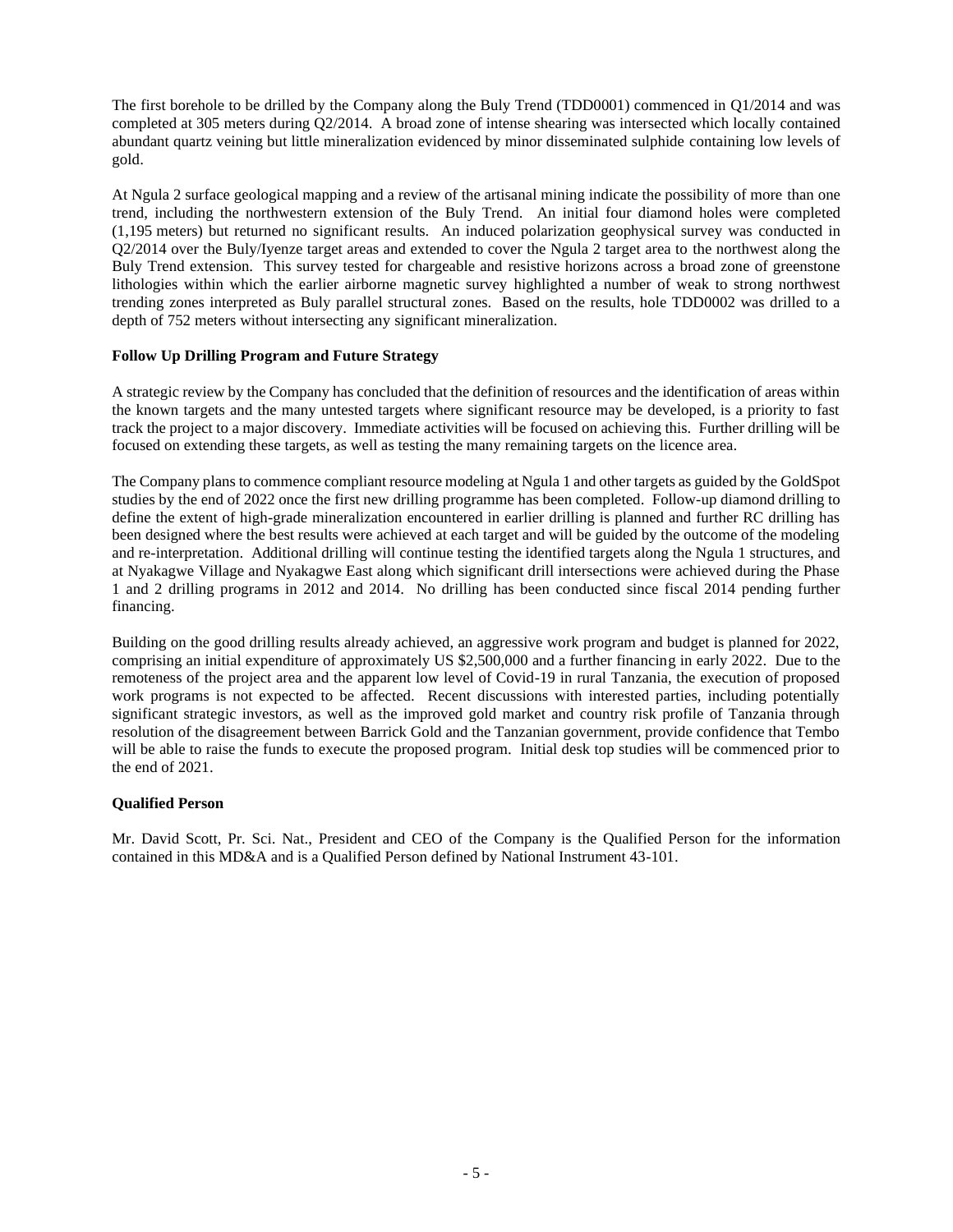## **Selected Financial Data**

|                             |                 | <b>Fiscal 2021</b>    |                      | <b>Fiscal 2020</b>    |                 |                             | <b>Fiscal 2019</b> |                       |
|-----------------------------|-----------------|-----------------------|----------------------|-----------------------|-----------------|-----------------------------|--------------------|-----------------------|
| <b>Three Months Ended</b>   | Sept 30<br>2021 | <b>Jun 30</b><br>2021 | Mar 31<br>2021<br>\$ | <b>Dec 31</b><br>2020 | Sept 30<br>2020 | <b>Jun 30</b><br>2020<br>\$ | Mar 31<br>2020     | <b>Dec 31</b><br>2019 |
| <b>Operations:</b>          |                 |                       |                      |                       |                 |                             |                    |                       |
| Revenues                    | Nil             | Nil                   | Nil                  | Nil                   | Nil             | Nil                         | Nil                | Nil                   |
| <b>Expenses</b>             | (936,930)       | (185, 686)            | (224, 577)           | (168, 629)            | (1,231,904)     | (307.952)                   | (101, 307)         | 362,476               |
| Other items                 | 4,504           | 186                   | 533                  | 58,960                | 1,777,044       | 30,377                      | (58,316)           | 206,309               |
| Net (loss) income           | (932, 426)      | (185,500)             | (224, 044)           | (109.669)             | 545,140         | (277, 575)                  | (159, 623)         | 568,785               |
| Other comprehensive         |                 |                       |                      |                       |                 |                             |                    |                       |
| (loss) income, net          | 163,079         | (84, 599)             | (100, 530)           | (283, 782)            | (101, 555)      | (200, 539)                  | 389,970            | 34,286                |
| Comprehensive (loss) income | (769, 347)      | (267,099)             | (324, 574)           | (393, 451)            | 443,585         | (478, 114)                  | 230,347            | 603,071               |
| Basic and diluted (loss)    |                 |                       |                      |                       |                 |                             |                    |                       |
| income per share            | (0.01)          | (0.00)                | (0.00)               | 0.00                  | (0.00)          | (0.00)                      | (0.00)             | (0.00)                |
| Dividends per share         | Nil             | Nil                   | Nil                  | Nil                   | Nil             | Nil                         | Nil                | Nil                   |
| <b>Balance Sheet:</b>       |                 |                       |                      |                       |                 |                             |                    |                       |
| Working capital (deficit)   | 758,723         | (889, 783)            | (633, 804)           | (367, 248)            | (184, 385)      | (2,818,151)                 | (3,254,888)        | (2,900,724)           |
| Total assets                | 8,202,818       | 6,569,237             | 6,635,731            | 6,744,215             | 6,509,475       | 6,850,935                   | 6,872,033          | 6,292,776             |
| Total long-term liabilities | Nil             | Nil                   | Nil                  | Nil                   | Nil             | Nil                         | Nil                | Nil                   |

The following selected financial information is derived from the unaudited condensed consolidated interim financial statements of the Company.

#### **Results of Operations**

#### *Three Months Ended September 30, 2021 Compared to Three Months Ended June 30, 2021*

During the three months ended September 30, 2021 ("Q3") the Company reported a net loss of \$932,426 compared to a net loss of \$185,500 for the three months ended June 30, 2021 ("Q2"), an increase in loss of \$746,926. The increase in loss is primarily due to an increase in general and administrative expenses, as noted below:

- (i) during Q3 the Company recognized share-based compensation of \$393,968 on the granting and vesting of share options to purchase 3,089,000 common shares. No share options were granted in Q2;
- (ii) during Q3 the Company incurred corporate development fees of \$95,503 compared to \$nil in Q2. During Q3 the Company engaged various agencies to conduct a number of investor market awareness programs;
- (iii) during Q3 the Company paid \$100,000 to a financial advisory firm to provide introductions and assistance to the Company's equity raising activities;
- (iv) during Q3 the Company incurred website fees of \$44,175 compared to \$nil in Q2. In Q3 the Company redesigned its website to provide more comprehensive information on the Company; and
- (v) commencing June 2021 the Company engaged a firm to provide investor relation services for an initial minimum term of six months. During Q3 the Company recorded a total of \$62,823 for these services.

#### *Nine Months Ended September 30, 2020 Compared to Nine Months Ended September 30, 2019*

During the nine months ended September 30, 2021 (the "2021 period") the Company reported a net loss of \$1,341,970 compared to a net income of \$107,942 for the nine months ended September 30, 2020 (the "2020 period"). The \$1,449,912 increase in loss is primarily due to the recovery of forgiveness of \$1,777,029 recorded in the 2020 period partially offset by a foreign exchange loss of \$27,924 in the 2020 period compared to a foreign exchange gain of \$5,223 during the 2021 period and a \$293,970 decrease in general and administrative expenses, from \$1,641,163 in the 2020 period to \$1,347,193 in the 2021 period. Significant variances between the 2021 period and the 2020 period are noted below:

- (i) recognized share-based compensation of \$468,968 during the 2021 period compared to \$1,122,300 during the 2020 period on the granting and vesting of share options;
- (ii) incurred \$61,219 for legal fees during the 2021 period compared to \$31,408 during the 2020 period;
- (iii) during the 2021 period the Company incurred corporate development fees of \$95,503 compared to \$31,500 during the 2020 period. During the 2021 period the Company incurred costs for a number of market awareness programs;
- (iv) during the 2021 period the Company paid \$100,000 to a consultant to provide financial advisory services;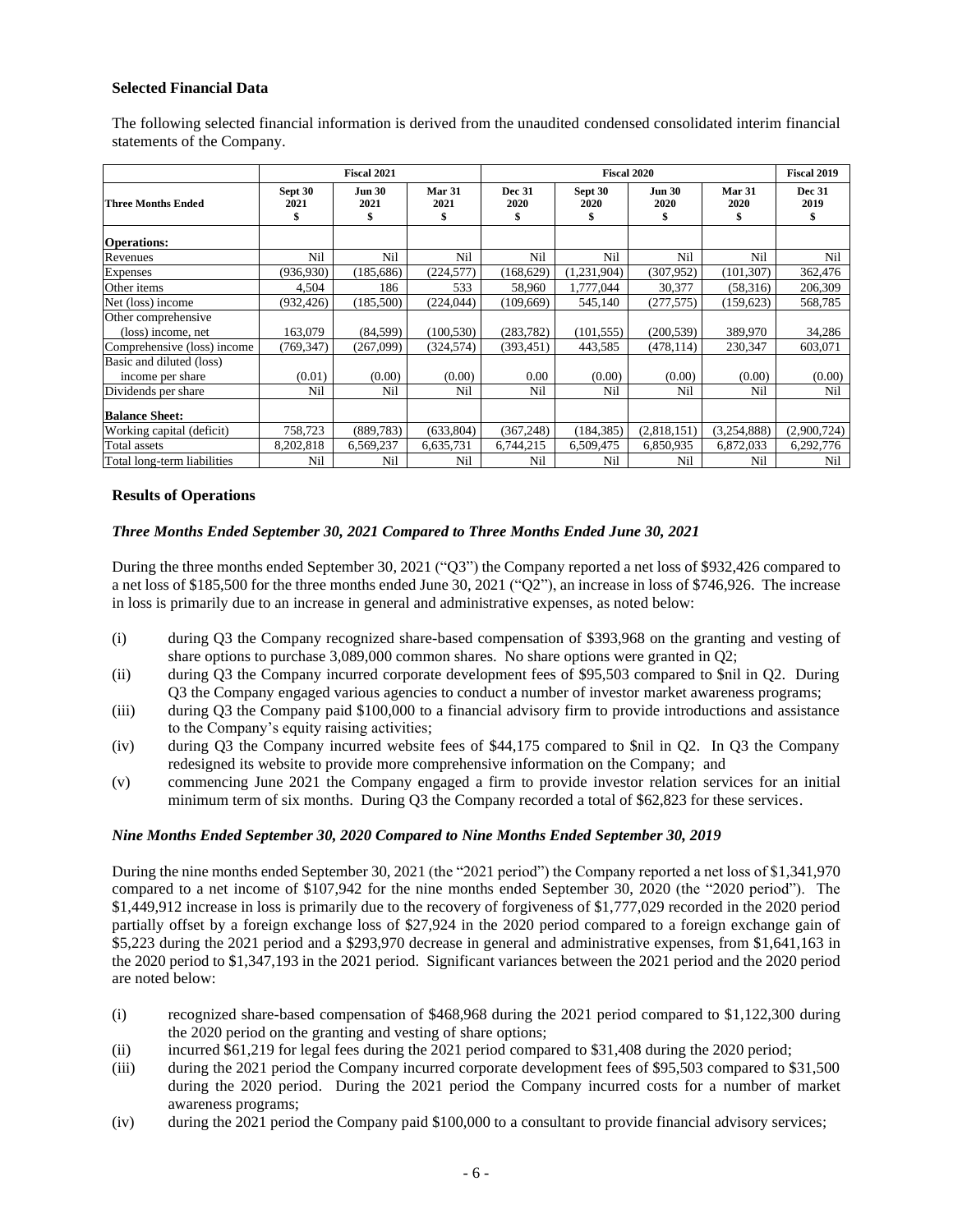- (v) in July 2021 the Company engaged an investor relations company to provide services and incurred \$62,823;
- (vi) during the 2021 period the Company recorded \$101,741 in professional fees (2020 \$58,173) of which \$54,069 was paid to the exploration manager in Tanzania and \$47,672 was paid to consultants for corporate services; and
- (vii) during the 2021 period the Company incurred \$44,175 for website compared to \$nil for the 2020 period. During the 2021 period the Company engaged a consultant to comprehensively redesign the Company's website and provide ongoing maintenance.

As the Company is in the exploration stage of investigating and evaluating its unproven mineral interests, it has no source of operating revenue.

#### *Financings*

During the 2021 period the Company completed a non-brokered private placement financing and issued 14,810,031 common shares for \$2,221,505. Directors and officers of the Company and private corporations controlled by certain directors participated in this private placement and purchased a total of 1,753,315 common shares (including the 206,666 common shares issued for settlement of advances) for \$262,997. The Company issued 500,000 common shares for finder's fees at a value of \$20,000 on a portion of the private placement.

During the 2020 period the following financings were completed:

- (i) On May 14, 2020 the Company closed the first tranche of a non-brokered private placement financing and issued 6,286,668 common shares as \$0.075 per share for \$471,500. On July 20, 2020 the Company closed the final tranche and issued 8,380,000 common shares for \$628,500. Directors and officers of the Company participated in the private placement and purchased a total of 7,213,334 common shares. The Company issued 266,667 common shares for finder's fees at a value of \$20,000 on a portion of the first tranche closing.
- (ii) On August 6, 2020 the Company completed a non-brokered private placement and issued 5,300,000 common shares at a price of \$0.15 per share for gross proceeds of \$795,000. Directors and officers of the Company participated in this private placement and purchased a total of 1,333,334 common shares for gross proceeds of \$200,000.

#### *Advances*

The Company has received ongoing advances from directors and shareholders of the Company and \$77,418 was outstanding ad December 21, 2020. During the 2021 period the Company received advances totalling \$47,118, repaid \$49,536 and settled \$31,000. The advances are non-interest bearing and are due on demand. As at September 30, 2021 \$44,000 of advances remained outstanding.

#### **Exploration and Evaluation Assets**

Due to limited funds the Company's exploration activities have been limited to property and concession payments and property maintenance. The Company intends to recommence drilling when it is able to obtain sufficient funding. See also "Follow Up Drilling Program and Future Strategy".

**Total**

Exploration and evaluation activities incurred during the 2021 period and fiscal 2020 are as follows:

|                                     | 1 vial<br>\$ |
|-------------------------------------|--------------|
| <b>Balance at December 31, 2019</b> | 6,060,739    |
| <b>Exploration costs:</b>           |              |
| Geological                          | 165,776      |
| <b>Technical services</b>           | 56,026       |
|                                     | 221,802      |
| <b>Acquisition costs:</b>           |              |
| Property / concession payments      | 217,710      |
| Foreign exchange movement           | (138, 379)   |
| <b>Balance at December 31, 2020</b> | 6,361,872    |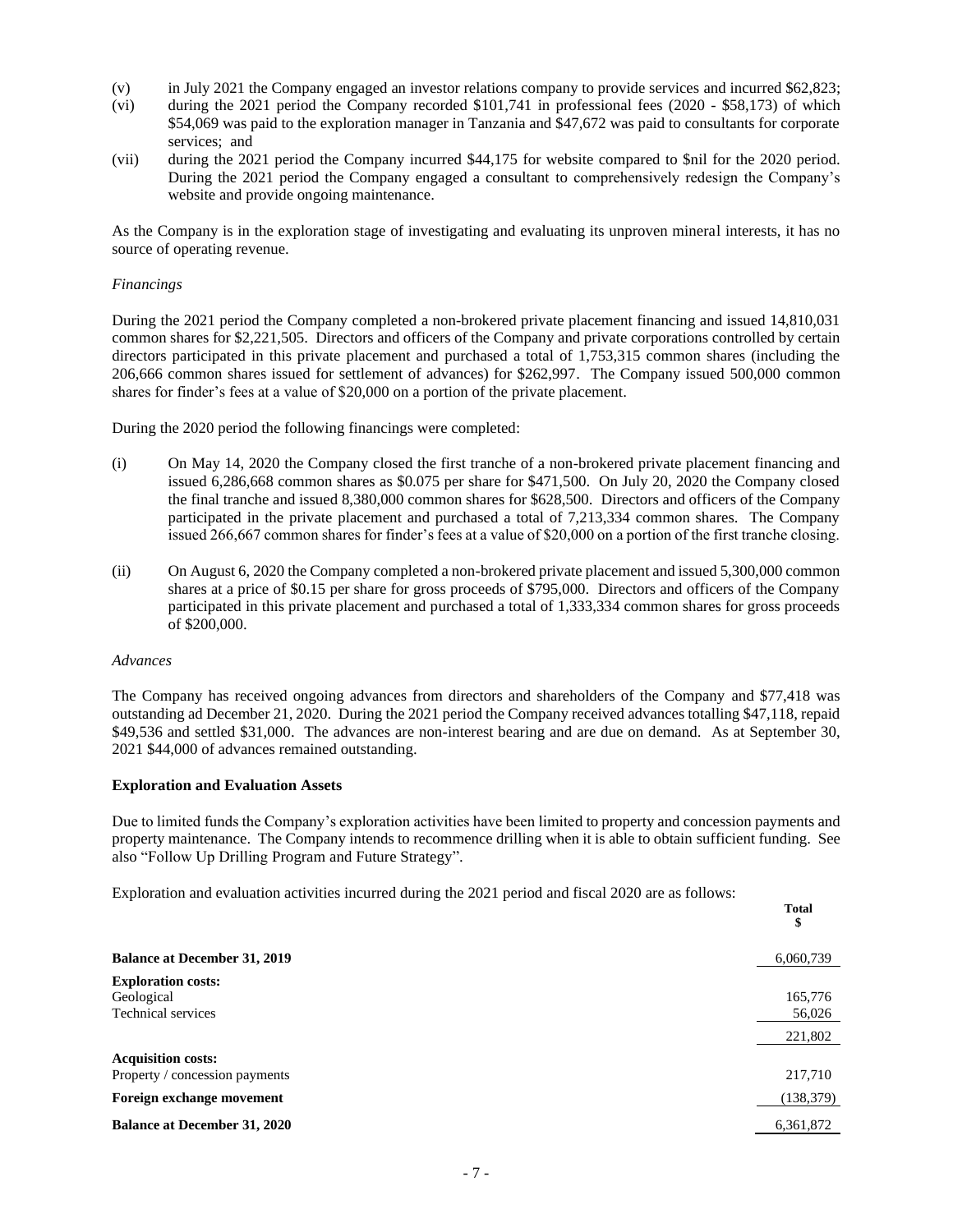|                                      | <b>Total</b><br>\$ |
|--------------------------------------|--------------------|
| <b>Exploration costs:</b>            |                    |
| Geological                           | 131,955            |
| <b>Technical services</b>            | 79,977             |
|                                      | 211,932            |
| <b>Acquisition costs:</b>            |                    |
| Property / concession payments       | 80,728             |
| Foreign exchange movement            | (20,010)           |
| <b>Balance at September 30, 2021</b> | 6,634,522          |
|                                      |                    |

#### **Financial Condition / Capital Resources**

As at September 30, 2021 the Company has working capital of \$758,723 and an accumulated deficit of \$55,987,389. In the immediate term, the Company's ability to continue as a going concern is dependent upon continued financial support from existing shareholders and creditors and its ability to continue to raise additional capital to fund its ongoing business operations and exploration projects. Additional capital may be sought from the sale of additional common shares or other equity or debt instruments and also from joint venture agreements on the Company's properties. There is no assurance such additional capital will be available to the Company on acceptable terms or at all. In the longer term, the recoverability of the carrying value of the Company's long-lived assets is dependent upon the Company's ability to preserve its interest in the underlying mineral property interests, the ability of the Company to obtain financing to support its ongoing exploration programs, the discovery of economically recoverable reserves and the achievement of profitable operations.

#### **Contractual Commitments**

The Company will be required to make a US \$250,000 payment to a third party upon a production decision being made on the Tembo Project. Further payments totalling US \$4,750,000 may then be payable as follows:

- (i) US \$250,000 payment upon production of 250,000 ounces of gold;
- (ii) US \$1,000,000 payment upon production of 1,000,000 ounces of gold;
- (iii) US \$1,500,000 payment upon production of 1,500,000 ounces of gold; and
- (iv) a final payment of US \$2,000,000 upon production of 2,000,000 ounces of gold.

#### **Off-Balance Sheet Arrangements**

The Company has no off-balance sheet arrangements.

#### **Proposed Transactions**

The Company has no proposed transactions.

## **Critical Accounting Estimates**

The preparation of financial statements in conformity with IFRS requires management to make estimates and assumptions that affect the reported amounts of assets and liabilities and disclosure of contingent assets and liabilities at the date of the financial statements, and the reported amounts of revenues and expenditures during the reporting period. A detailed summary of the Company's critical accounting estimates is included in Note 3 to the December 31, 2020 annual consolidated financial statements.

## **Changes in Accounting Policies**

A detailed summary of the Company's significant accounting policies is included in Note 3 to the December 31, 2020 audited annual consolidated financial statements.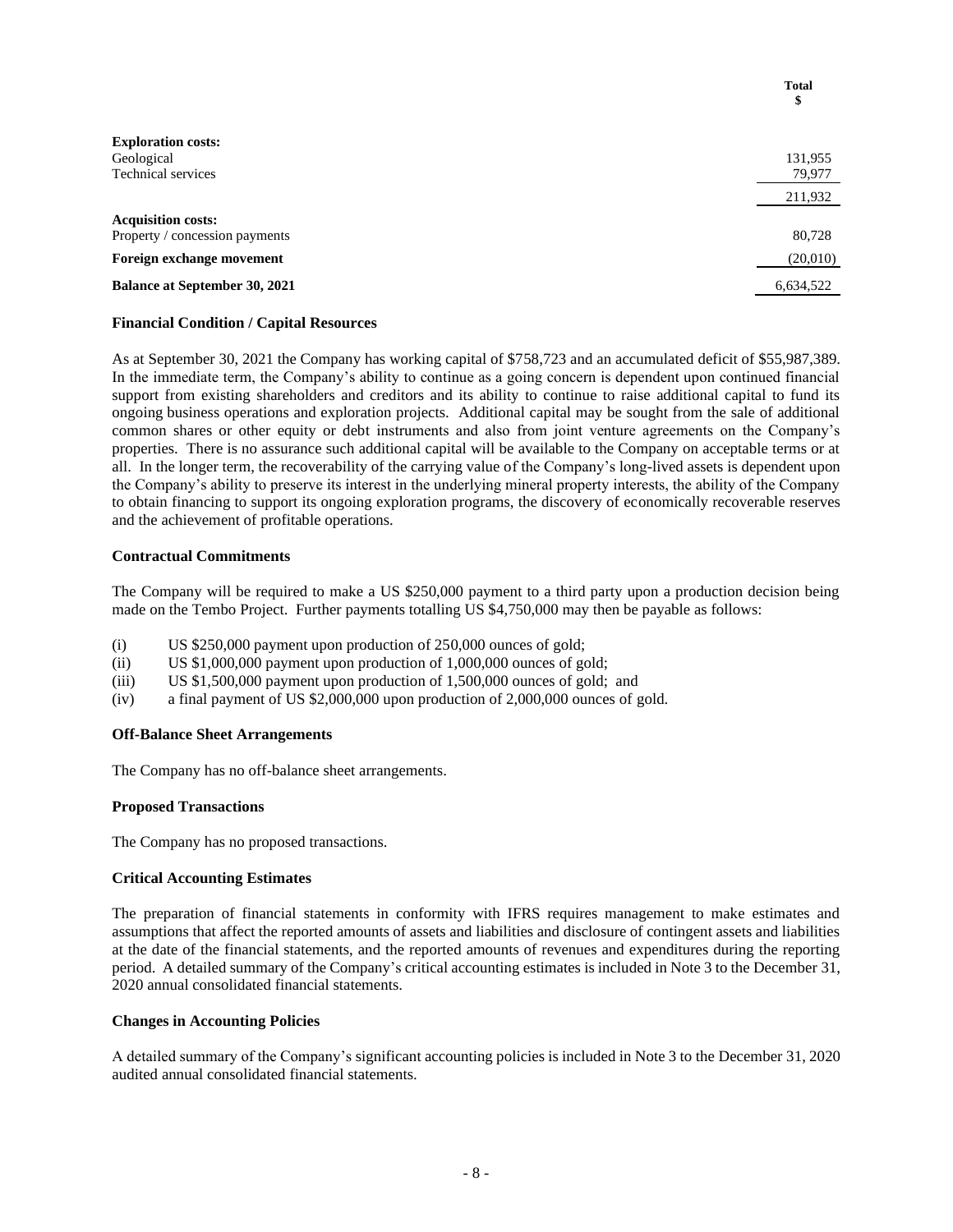#### **Related Parties Disclosures**

A number of key management personnel, or their related parties, hold positions in other entities that result in them having control or significant influence over the financial or operating policies of those entities. Certain of these entities transacted with the Company during the reporting period. Transactions made with related parties are made in the normal course of business and are measured at the exchange amount, which is the amount of consideration established and agreed to by the related parties.

#### (a) *Transactions with Key Management Personnel*

Key management personnel include those persons having authority and responsibility for planning, directing and controlling the activities of the Company as a whole. The Company has determined that key management personnel consists of members of the Company's Board of Directors and executive officers.

(i) During the 2021 and 2020 periods the following compensation and fees were incurred:

|                                                         | 2021<br>\$ | 2020    |
|---------------------------------------------------------|------------|---------|
| David Scott - President, CEO and Director               | 122,480    | 120,126 |
| Simon Benstead - CFO, VP Corp. Development and Director | 101,290    | 101,750 |
| Frank Hogel - Director                                  |            |         |
| Marc Cernovitch - Director                              | 81.290     |         |
| David Anthony - former Director                         |            | 30,000  |
| Nick DeMare - Corporate Secretary                       | 18,000     | 17,500  |
|                                                         | 323,060    | 269,376 |

During the 2021 period the Company incurred \$290,480 (2020 - \$269,376) for executive management compensation. Of this amount \$45,058 (2020 - \$35,383) has been capitalized to exploration and evaluation assets based on the nature of the expenditures and \$278,002 (2020 - \$233,993) has been expensed to executive management compensation. As at September 30, 2021 \$123,737 (December 31, 2020 - \$nil) remained unpaid.

(ii) During the 2021 period the Company recorded \$156,800 (2020 - \$963,000) for share-based compensation for share options granted to officers and directors of the Company as follows:

|                                            | 2021<br>\$ | 2020<br>\$ |
|--------------------------------------------|------------|------------|
| Share-based compensation - David Scott     |            | 360,000    |
| Share-based compensation - Simon Benstead  | 62,720     | 360,000    |
| Share-based compensation - Frank Hogel     | 31,360     | 90,000     |
| Share-based compensation - Marc Cernovitch | 62,720     | 90,000     |
| Share-based compensation - Nick DeMare     | 62,720     | 63,000     |
|                                            | 219,520    | 963,000    |

- (iii) The Company had incurred rent to an arms-length party for housing accommodation in Tanzania provided to Mr. Scott the President of the Company. The housing arrangement was terminated on July 31, 2021 and, commencing August 1, 2021, the Company is providing a monthly housing allowance of US \$2,500. During the nine months ended September 30, 2021 the Company incurred \$19,713 (US \$15,750) for rent and \$6,335 (US \$5,000) for housing allowance for a total of \$26,048 and, as at September 30, 2021 \$5,733 was unpaid to the arms-length party.
- (iv) Chase Management Ltd. ("Chase"), a private corporation owned by Mr. DeMare, the Corporate Secretary of the Company, provides accounting and administrative services. During the 2021 the Company incurred \$27,000 (2020 - \$29,900) for accounting and administration services. As at September 30, 2021 \$6,000 (December 31, 2020 - \$4,277) remained unpaid.
- (b) See also "Results of Operations Financings and Advances".